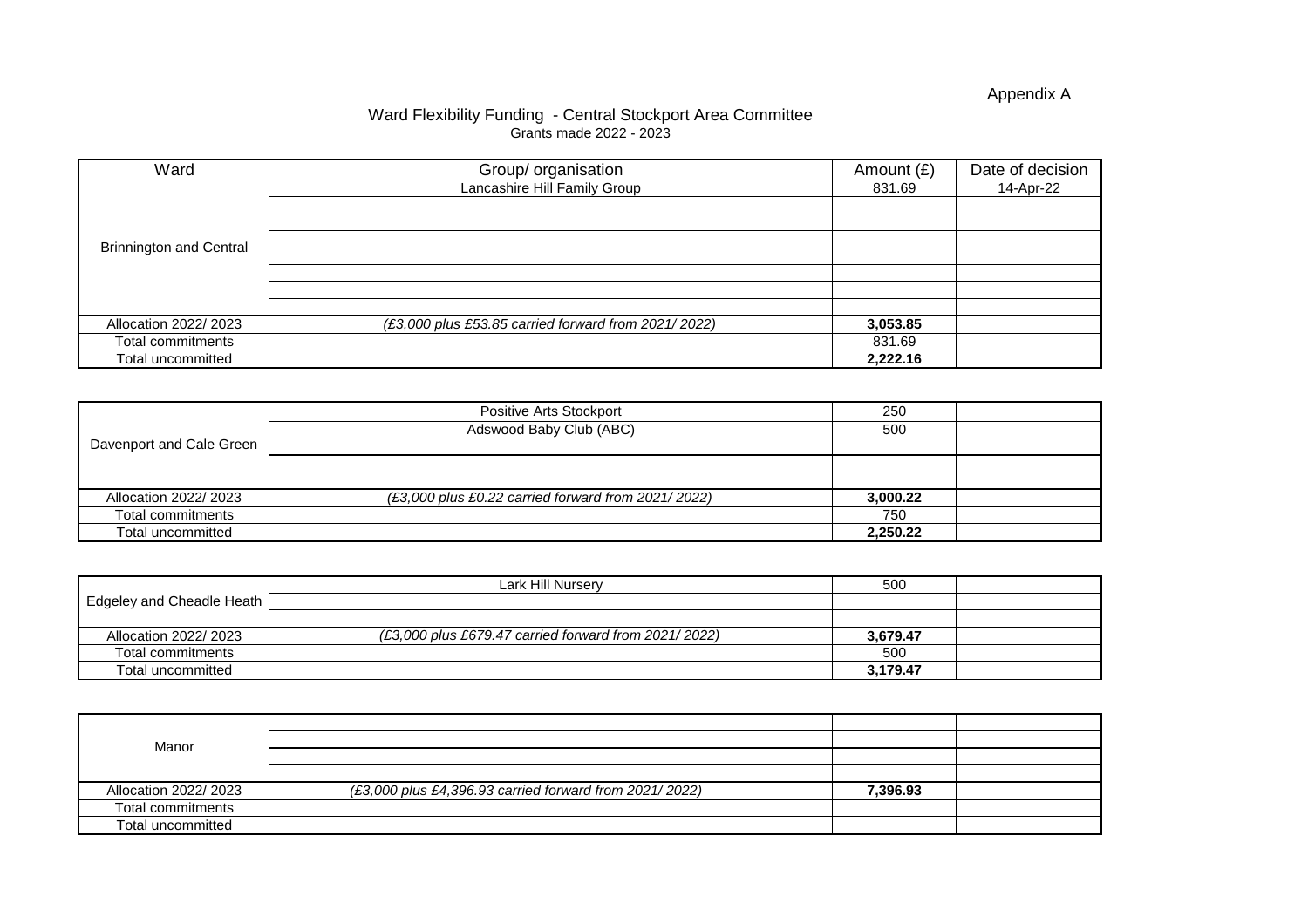Appendix B

## Resume Progress Report - Central Stockport Area Committee

| Scheme                                   | <b>Comments</b>                                                                                                      |
|------------------------------------------|----------------------------------------------------------------------------------------------------------------------|
| Sandown Rd/Stockport Rd                  | Works completed site visit required to check                                                                         |
| <b>Edgeley Road</b>                      | Works completed site visit required to check                                                                         |
| <b>Toronto Road</b>                      | Works to be ordered to implement TRO                                                                                 |
| Hempshaw Lane - Battersby Hat Works Site | TRO revocations cannot be ordered until site development is nearing completion as access for construction traffic is |
|                                          | needed. Expected Aug 22. Highway Team will confirm.                                                                  |
| <b>Firwood Close</b>                     | <b>Consultation completed</b>                                                                                        |
| <b>Brinnington Estate</b>                | ATC Ordered.                                                                                                         |
| <b>East Street</b>                       | Works ordered just waiting on a few patches of lining where cars were blocking and signage for the bays              |
| Bexhill / Douglas Road (Adder Park)      | Site visits complete, drawings being developed                                                                       |
| <b>Harrison Grove</b>                    | drawings being developed                                                                                             |
| <b>Kennerley Road</b>                    | <b>Legal Advertising Stage</b>                                                                                       |
| Northumberland Rd / junc Exeter Rd       | works ordered                                                                                                        |
| <b>Porsche Development</b>               | Legal Advertising Stage                                                                                              |
| Stockport School, Mile End Lane          | Works ordered                                                                                                        |
| <b>Bloom Street</b>                      | Desktop study to be carried out - May / June 22                                                                      |
| <b>Bateson St</b>                        | Consultation to be completed following funding being approved                                                        |
| Hardman/Granville                        | To review after the UU works have been completed,                                                                    |
| <b>Curzon Green</b>                      | Refer to report                                                                                                      |
| <b>Gordon Street</b>                     | Legal advertising stage                                                                                              |
| Fernely Road & Aldersgate Road           | Refer to report                                                                                                      |
| Old Road                                 | May 2022. Investigations underway to determine if Loading bay is still required.                                     |
| <b>Garners Lane</b>                      | To discuss at next Highway ward briefing                                                                             |
| <b>Gordon Street</b>                     | Refer to report                                                                                                      |
| <b>Brussels Road</b>                     | NEW scheme                                                                                                           |
| <b>Voewood House</b>                     | TRO's to be rationalised                                                                                             |
| <b>Hardman Street</b>                    | Refer to report                                                                                                      |
| Lower Brinnington                        | With Cllrs to discuss with residents                                                                                 |